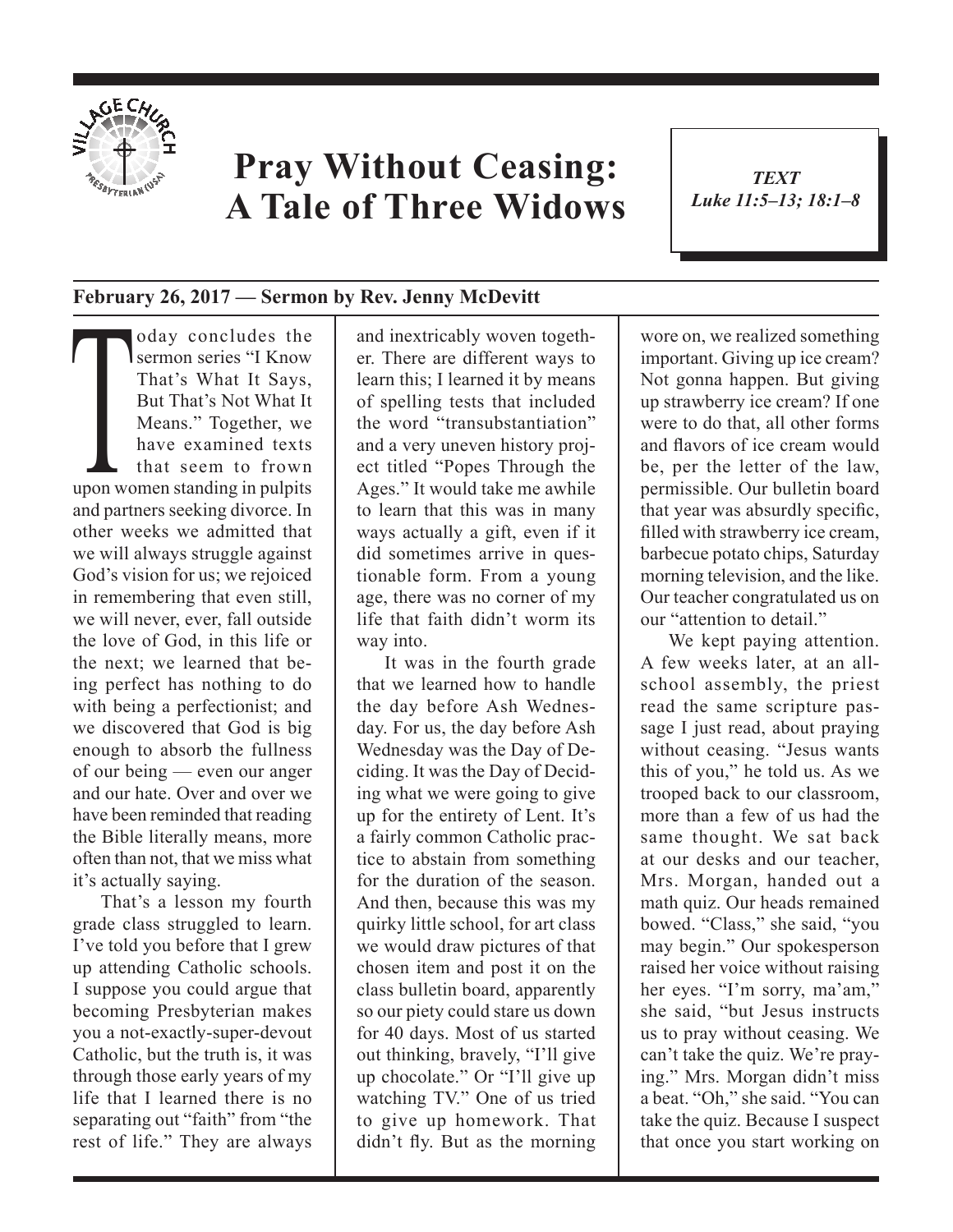2

it, your prayers will actually increase." Turns out she was right.

I love to tell that story, reminiscing about some of the funnier moments of my school days. The lessons we teased apart back then — they weren't all bad for a room full of eightyear-olds. But I am grateful for all of the people along the way that helped me learn a more nuanced approach to understanding scripture. I can't help but channel a little of the apostle Paul here: "When I was a child, I spoke like a child, I thought like a child, I reasoned like a child; when I became an adult, I put an end to childish ways." And it is a good thing. Friends, we cannot abide with a childish approach to scripture because we are not living in childish days.

We cannot afford to be childish when microbes still outsmart medical doctors. We cannot afford to be childish when freedom of the press is intentionally dismissed. We cannot afford to be childish when Alzheimer's still has the power to destroy memories. We cannot afford to be childish when people from Flint, Michigan, all the way to Nairobi, Kenya, do not have clean water to drink. We cannot afford to be childish when bullies prevail on the playground. We cannot afford to be childish when protecting our security matters more than welcoming the stranger. And we cannot afford to be childish when three men are shot in our own backyard.

I trust you heard about this. It happened on Wednesday night. Srinivas Kuchibhotla and Alok Madasani were shot while getting a drink after work. Ian Grillot was shot when he rushed in to help. All three were taken to the hospital. Kuchibhotla died later that evening.

Witnesses reported that before he opened fire, the shooter yelled, "Get out of my country!" This hasn't been confirmed as fact by the police yet. Maybe he yelled it; maybe he didn't. Whether or not it was yelled Wednesday night in Olathe, it has been yelled before, and our current climate suggests it will be yelled again.

Kuchibhotla's wife — Sunayana Dumala — when she was interviewed, she said she had asked her husband recently if they should move to another country where they might be safer. He assured her they would be okay. In the midst of her grief, Dumala made a demand of the government: She wants a response to this crime and others like it. "I need an answer," she said. "I need an answer for everyone out there. Not just for my husband, but for everyone, all those people of any race." "I need an answer," she said. Does that sound familiar? In that city there was a widow who kept coming and saying, "Grant me justice …" We are not living in childish days. Fortunately, the Gospel of Luke was not written to a childish audience.

Here's some of what we know about it. While some of the other gospels were written to Jewish communities, Luke seems to be written primarily to Gentiles … non-Jews. It is a gospel that wants its readers to understand that God offers life and love, hope and salvation, to Jews and Gentiles alike. It is a gospel written to include those who are thinking they might be left out — and as far as Luke is concerned, that includes not just the Gentiles, but everyone else at the fringes, too: women and children, the poor and the broken and the stranger. It starts all the way back in the first chapter, with the Magnificat. Mary prays to God before Jesus is even born. She prays, celebrating that the hungry will be filled, the poor will not go wanting, the weak will be made strong. That theme continues throughout the rest of the gospel, and it is throughout the rest of the gospel that Jesus follows his mama's lead: He prays to God. In fact, by Luke's account, Jesus spends more time praying than he does anything else. He who is justice incarnate? His most predominant action is prayer.

This is instructive to me. And helpful. Because I have to confess to you, that even while a significant portion of my job is to be with you and pray with you, there are moments when not being able to do more than that makes me feel incredibly powerless. Not something more like grab a scalpel and scrub in on the surgery; I just often find myself wishing that my prayers could yield predictable (and positive) results. I know that's not a logical, or even particularly faithful response; it's just honest.

That's why I need this parable, and the one that Diann/ Patti/Charles/Ian read earlier.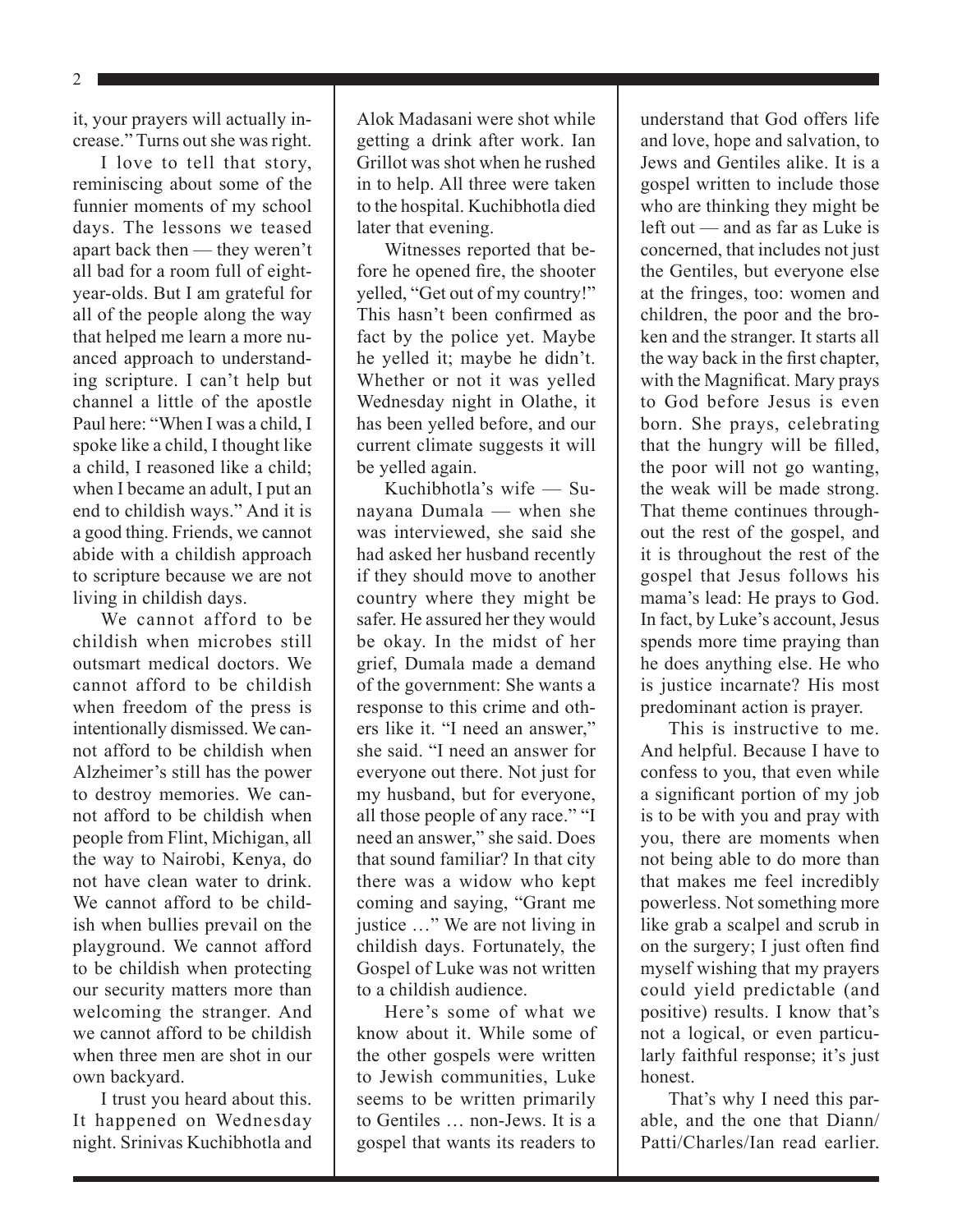There are some unhelpful ways to read them, interpretations that would suggest if you don't get what you want, if every door doesn't open for you, you aren't faithful enough. I suppose some might think that's what it says, but that's not what it means. Because here's the thing — the widow in this story is lauded for her persistence. But persistence comes only when it's needed; when despite your best efforts it isn't working out yet. And you only need encouragement to keep going, when someone else understands that you might be ready to give up. I think that widow was met with an awful lot of silence for an awful long time. This champion pray-er said a whole lot of prayers that got a whole lot of nothing in response. So hear this word: If you are praying with all your might, and it feels like little more than talking into the wind? You're not doing it wrong. I promise.

We aren't told specifics of the widow's words because her words are not the important part of her prayer. Her persistence was the important part. She insisted on justice, which means, she insisted that what was wrong be made right. And that what was broken be made whole again. That kind of prayer? That kind of determined, honest, faithful prayer? It can change anything. It can even change us.

Six weeks ago, my friend Scott was diagnosed with angiosarcoma. It's a cancer that is as aggressive as it is rare, and it was a situation that seemed as unfair as they come. Scott was a Presbyterian pastor, the

same age as me. He was married to Lara, his wife, who he first asked out when they were 15 years old. Four small children completed their family. If you want evidence that sometimes our prayers receive only silence in response, this is it. Despite the prayers of many, including hundreds of other Presbyterian pastors, which is to say, a whole bunch of professional pray-ers, his condition worsened, rapidly and painfully.

During one of my less eloquent moments of prayer for my friend, I informed God, "Sometimes you make really bad choices," even though not one fiber of my being believes God chose for Scott or anyone else for that matter to get sick and suffer. Lara admitted her prayers started in that same place. But over time, she said, as she continued to pray for her beloved, her prayers began to shift. "We need a miracle" became "We need pain management." "Please, no intubation" became "Please, make it possible for just a few last words." "Give us as much time as possible" became "Grant him a quick conclusion." "Let us keep him here with us" became "Let him go home to you." And on February 13, the medications and the machines took hold of him. Already confused and intermittently unconscious, he still knew what mattered most. In their last exchange, Lara asked him, "Who do you belong to?" And despite everything happening in his body and in his mind, Scott replied, "I belong to God." Finding herself in that moment

was not the answer Lara had wanted; but it was the answer she needed. Knowing that Scott knew he was going to be okay.

Prayer has a way of changing us. Prayer can change our hearts and our hopes, because interacting with God in these most vulnerable moments? Whether you are saying "Thank you" or "I hate you," prayer is the way we interact with God. It is the way we look right into the very face of God. And since way back in the days of Exodus, no one sees the face of God and remains unchanged.

Do you know what happens when we see the face of God? I think what happens is that we see that we are made in God's image. We see something of our own reflection, which calls forth our best self — because if we see our own reflection in God's face … we cannot help but recognize the reflection of others, too.

In that way, when we pray even our most individual, personal prayers … we are pushed, inevitably and irrevocably, toward one another. To see ourselves in God's image is to see everyone else that way, too. Of course it is. "Our Father," we pray, and those words alone bind us to one another, siblings every one of us.

So maybe what we need to remember is that rather than prayer yielding a desired answer, prayer yields a divine connection. It is the way we connect to God. I have no earthly idea what the mechanics of it look like, but maybe that is as it should be, for prayer is the